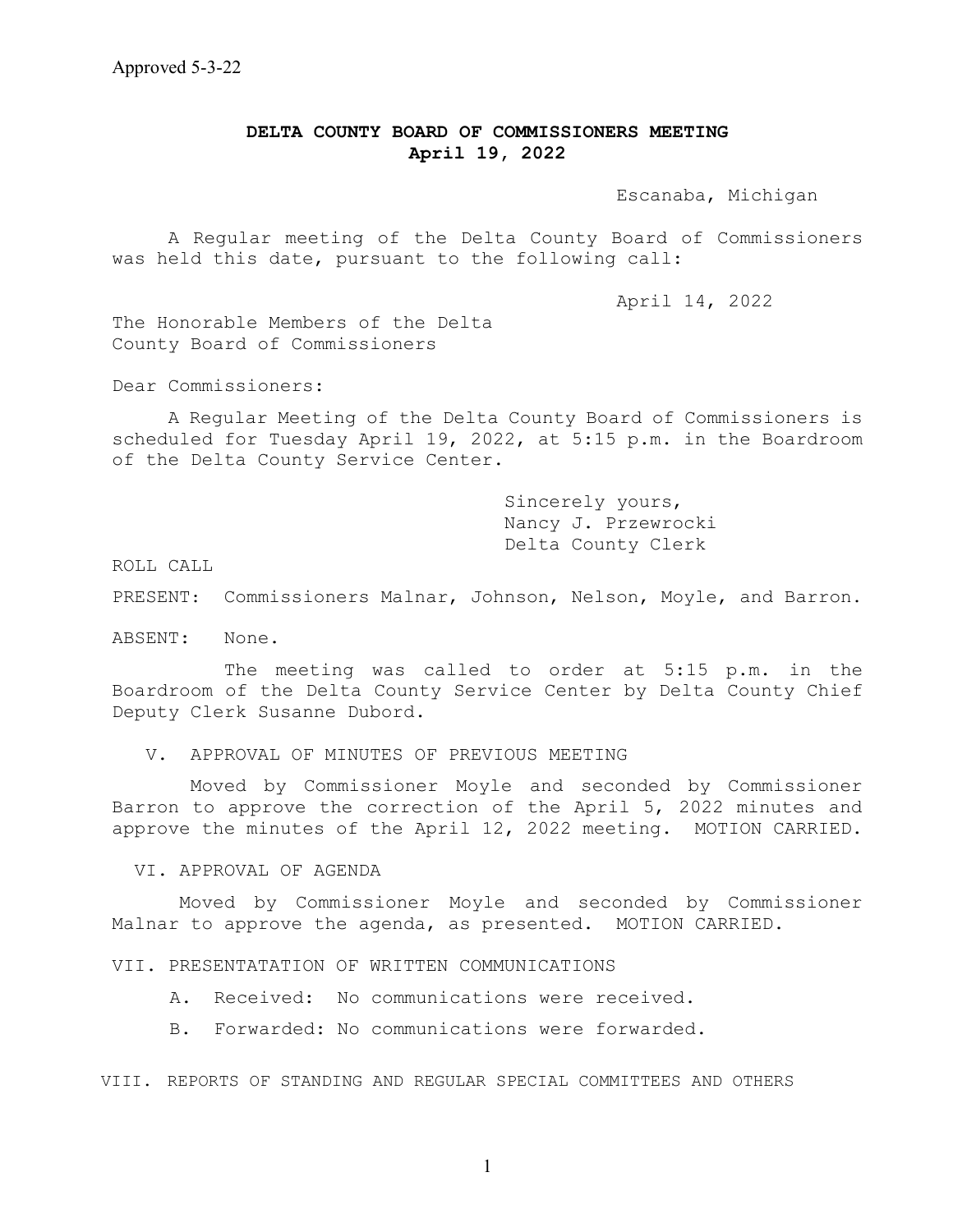## Approved 5-3-22

IX. PUBLIC COMMENT ON AGENDA ITEMS

 Bob VanDamme, Baldwin Township, addressed the Board with his concerns regarding the solar energy project.

Peter DeHaan, Baldwin Township, addressed the Board with his concerns regarding the purchasing procedures for the parks, and the Soil Conservation District contracts.

Curt Larson, Bay de Noc Township and Planning Commission member, addressed the Board with his concerns regarding the complaint against a public officer.

Chris Williams, Ford River Township and Planning Commission member, addressed the Board with her concerns regarding the solar ordinance.

Joe Kaplan, Ford River Township, addressed the Board with his concerns regarding wind/solar issues and wildlife conflicts and Soil Conservation District contracts.

Anne Okonek, Cornell Township, addressed the Board with her concerns regarding the solar ordinance issues.

X. COMMITTEE REPORTS:

1. Administrator's Report.

 Administrator DeSalvo gave the Board a verbal and written Administrator's report.

 Moved by Commissioner Moyle and seconded by Commissioner Barron to receive the Administrator's Report and place on file. MOTION CARRIED.

## 2. Committee of the Whole minutes of 4-18-22.

 Moved by Commissioner Moyle and seconded by Commissioner Malnar to approve the minutes of the Committee of the Whole meeting of 4-18-22 and place on file. MOTION CARRIED.

3. Department Updates.

 a. Airport: Andrea Nummilien, updated the Board on the March 22 departures and mask mandate, and new airport equipment.

b. Building and Maintenance:

c. Building and Zoning/Equalization:

 d. Courts/Clerk & Register of Deeds/Prosecutor: Lauren Wickman, Acting Prosecutor, civil attorney, available as before for anything board needs and civil counsel.

- e. Emergency Management:
- f. Parks and Recreation:
- g. Sheriff's Department:
- h. Treasurer's Office: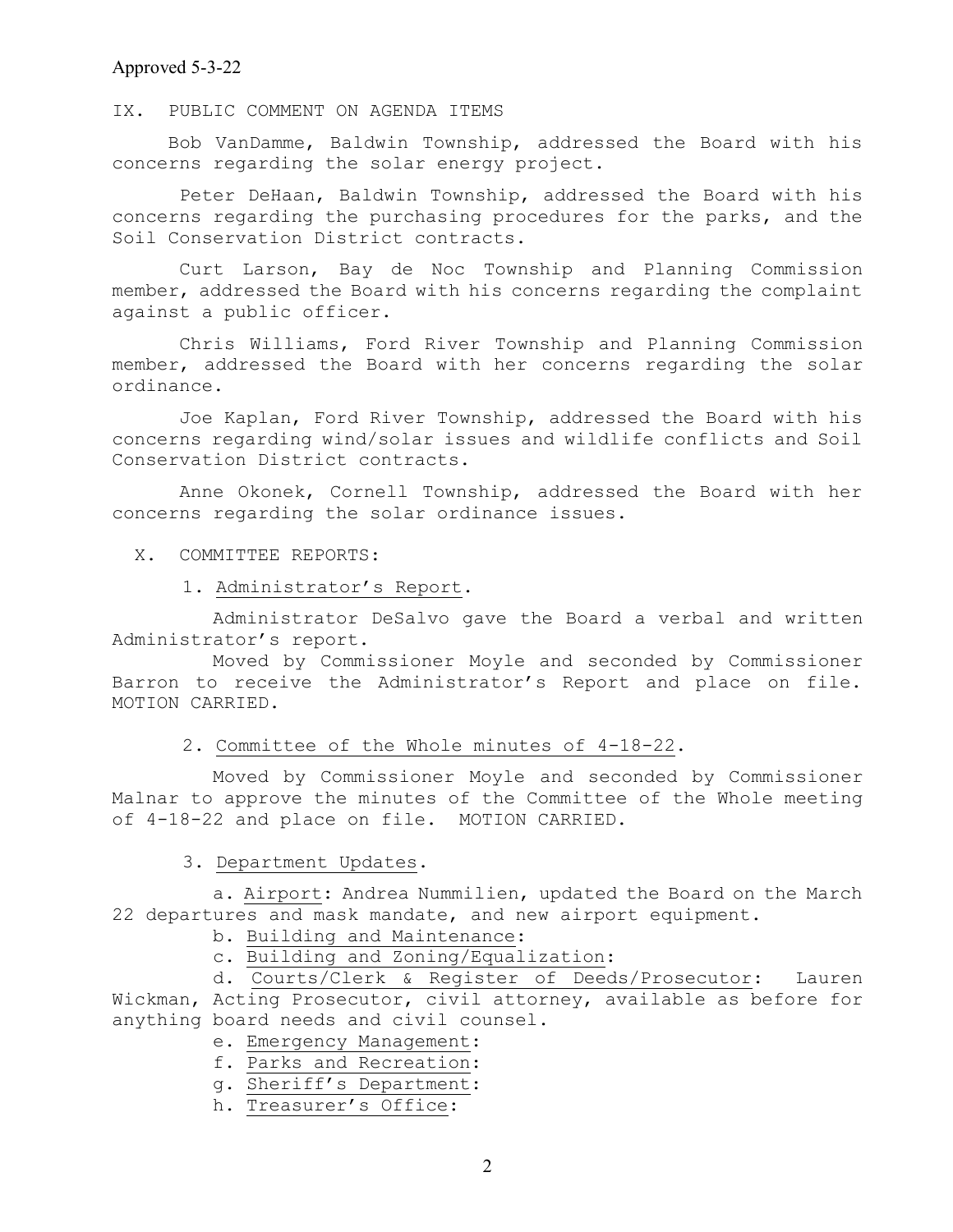- i. Veteran's Service Office:
- j. Administration:
- XI. GENERAL ORDERS OF BUSINESS
	- A. UNFINISHED BUSINESS
		- 1. Conflict of Interest Regarding Solar Ordinance. Tabled.
		- 2. Solar Ordinance. Tabled.
		- 3. Zoning Ordinance Repeal. Tabled.
	- B. NEW BUSINESS
		- 1. Payment of Bills.

No bills were presented.

2. Zoning Case 3-22-PC.

 Case 3-22-PC, Derrick Fries, Bay de Noc Township. Moved by Commissioner Moyle and seconded by Commissioner Barron to approve the request to rezone from Open Space to Lakeshore-River as recommended by the Planning Commission.

|  | ROLL CALL | MALNAR        | YES |
|--|-----------|---------------|-----|
|  |           | NELSON        | YES |
|  |           | MOYLE         | YES |
|  |           | <b>BARRON</b> | YES |
|  |           | JOHNSON       | YES |

MOTION CARRIED.

3. Township Zoning Agreements.

 Moved by Commissioner Johnson and seconded by Commissioner Moyle to extend the Township Zoning Agreements for 3 months at the same rates with the new census numbers, as presented. MOTION CARRIED.

4. MEI Contracts.

 Moved by Commissioner Moyle and seconded by Commissioner Barron to accept the Medical Examiner and Investigator contracts, as presented. MOTION CARRIED.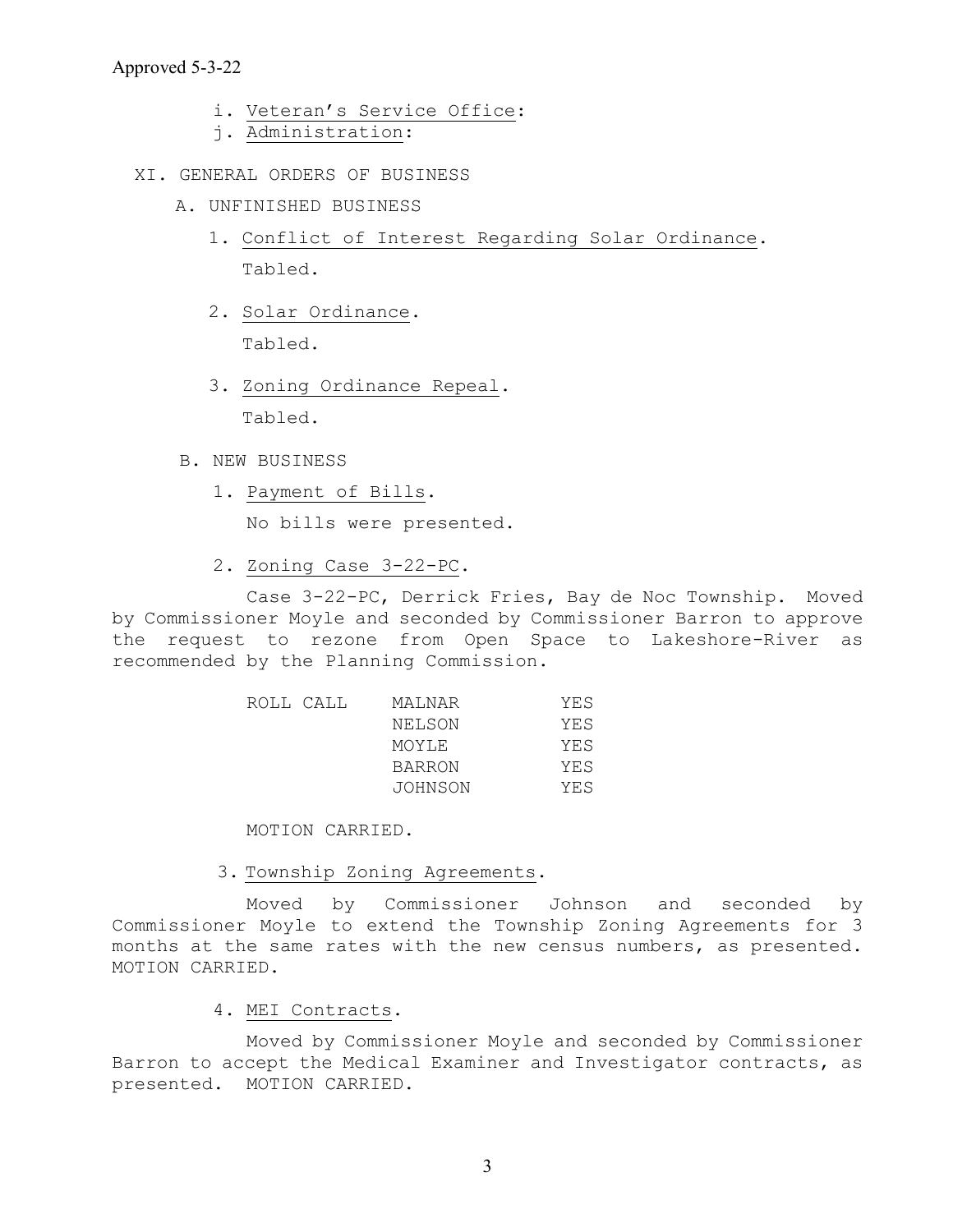# 5. Resignation of A. Williams, Request for Lump Sum Payout and to Fill PT Child & Youth Victim Advocate Position.

 Moved by Commissioner Moyle and seconded by Commissioner Malnar to accept the resignation of V. Williams, approve her request for lump sum Payout and to send a letter of appreciation for her service to Delta County and authorize filling the PT Child & Youth Victim Advocate position. MOTION CARRIED.

## 6. Teamsters Agreement – Corrections and Road Patrol.

 Moved by Commissioner Barron and seconded by Commissioner Moyle to sign the Teamsters Letter of Agreement to address staffing issues within the Corrections Division, as presented. MOTION CARRIED.

# 7. MOU/Contract Delta County Conservation District.

 Moved by Commissioner Moyle and seconded by Commissioner Barron to approve the MOU/Contract with the Delta County Conservation District to operate the Parks to include the recommendations of the Committee of the Whole with amendment of a 5 year Recreation Plan every 5 years.

| MALNAR  | NΟ        |
|---------|-----------|
| NELSON  | NΟ        |
| MOYLE   | YES       |
| BARRON  | YES       |
| JOHNSON | YES       |
|         | ROLL CALL |

#### MOTION CARRIED.

8. Leasing Land in Rapid River.

Informational.

## 9. Request to Fill Client Services/Support Clerk.

Moved by Commissioner Moyle and seconded by Commissioner Barron to authorize filling the Client Services/Support Clerk in the District Court. MOTION CARRIED.

# 10. Resignation of S. Sanville, Request for Lump Sum Payout and to Fill the Assistant Airport Manager Position.

 Moved by Commissioner Moyle and seconded by Commissioner Barron to accept the resignation of S.Sanville, approve her request for lump sum Payout and to send a letter of appreciation for her service to Delta County and authorize filling the Assistant Airport Manager position. MOTION CARRIED.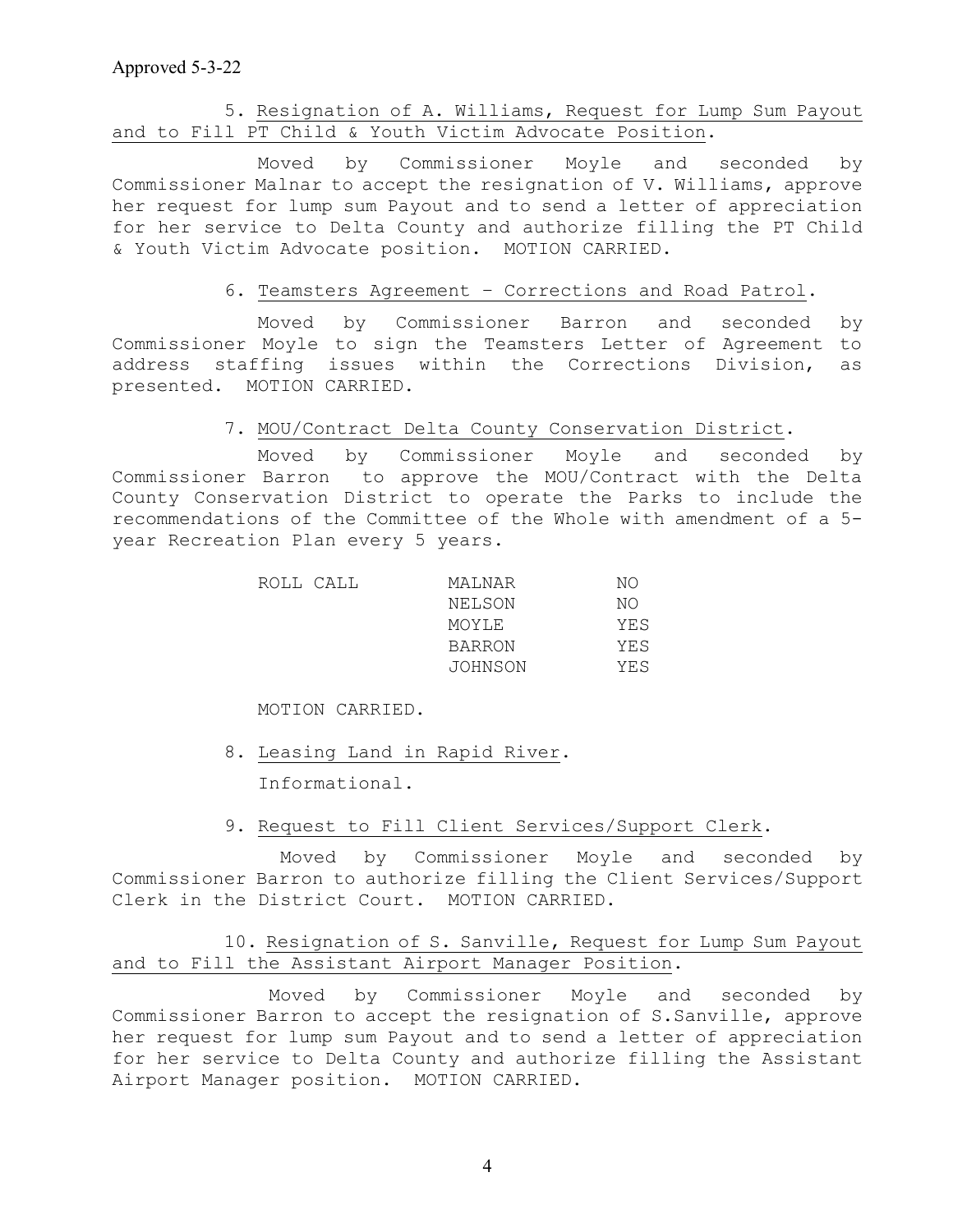## 11. Corrections Lt. Position Overlap Clarification.

 Moved by Commissioner Moyle and seconded by Commissioner Barron to approve the physical overlap of the 4 weeks of the Lt. Position at the Jail. MOTION CARRIED.

## 12. Complaint Against Public Officer.

 Moved by Commissioner Barron and seconded by Commissioner Nelson to refer to the Personnel Committee. MOTION CARRIED. Commissioner Moyle Abstained.

# XII. PUBLIC COMMENT

 Mary Luft addressed the Board with her concerns regarding solar farm issues.

Chris Williams, Ford River Township and Planning Commission member, addressed the Board with her concerns regarding the complaint made against her from a Planning Commission meeting.

 Bob VanDamme, Baldwin Township, addressed the Board with his concerns regarding the solar energy project.

 Kelli van Ginhoven - addressed the Board with her concerns regarding the solar ordinance.

Joe Kaplan, Ford River Township, addressed the Board with his concerns regarding industrial solar and wind and wildlife issues.

 Steve Wery, Parks Manager, addressed the Board with his concerns regarding anyone with issues – please go to their board meetings. His door is always open. Thanked the Board for their vote of confidence.

Rory Mattson, Conservation District Director, addressed the Board with his concerns regarding solar ordinance issues.

#### XIII. COMMISSIONERS CONCERNS

Commissioner Malnar: None.

 Commissioner Nelson: Attended the Drug Court Graduation – recommends that everyone go to their graduation and see the good work.

Commissioner Moyle: He seconds Commissioner Johnson's thoughts on public service.